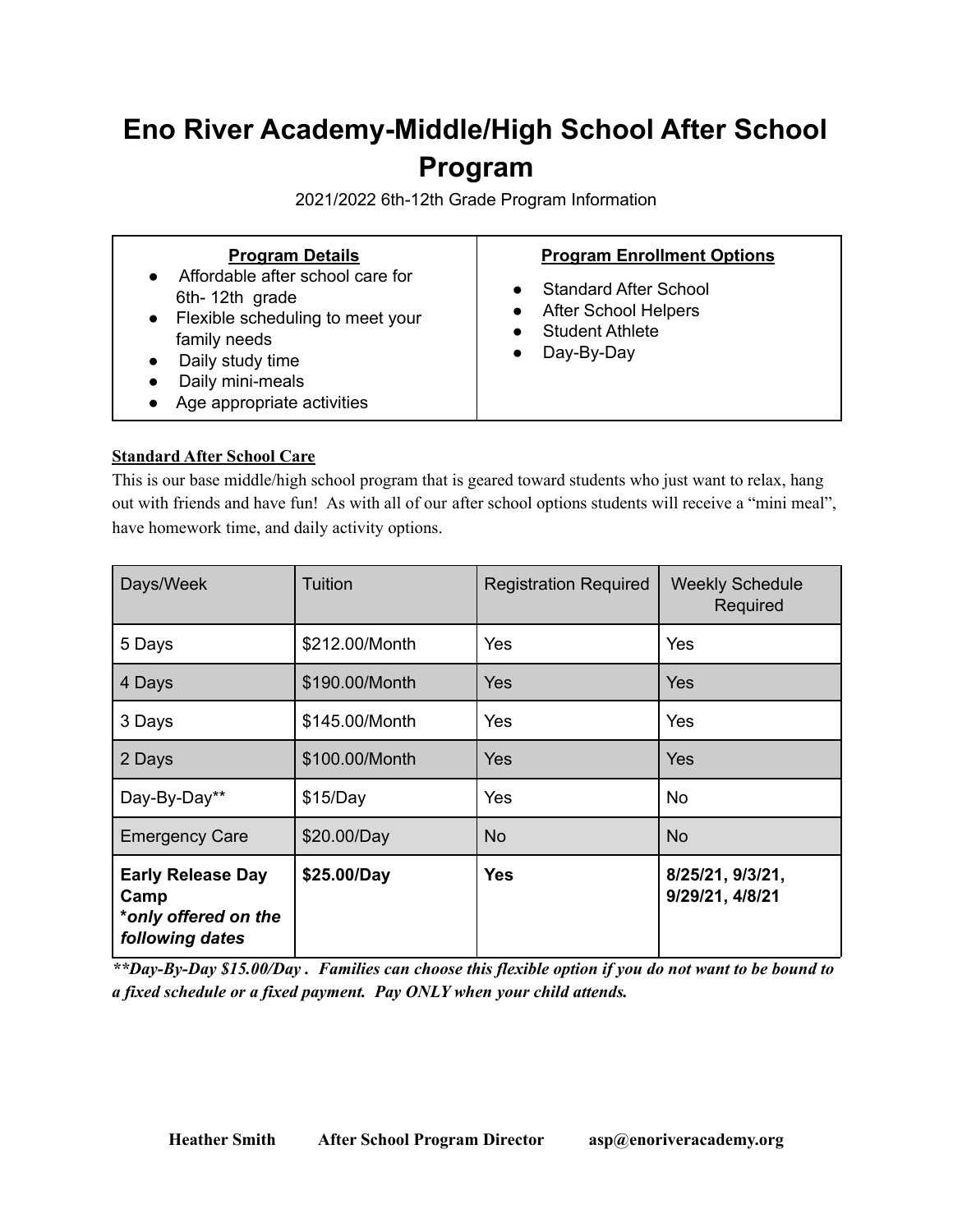# **After School Helpers**

The After School Helpers Program is for the middle/high school student that is ready to take on more responsibility but is not quite ready for that first job. While volunteering participants will have the opportunity to learn how to: work with young children, lead activities, work cooperatively with peers and many other things! All participants can expect to work with students K-3nd grade. Since participants will be working with young children a good temperament, enthusiasm and reliability are required. This program will require two consistent volunteer days each week. Families will not be charged for volunteer time. If at any time a participant demonstrates they are not ready for these additional responsibilities they will need to move to Standard After School Care. Volunteer days are Monday-Thursday only.

| Days/Week                                                     | Tuition        | <b>Registration Required</b> | <b>Weekly Schedule</b><br>Required |
|---------------------------------------------------------------|----------------|------------------------------|------------------------------------|
| 2 Days/Week<br>(2 Service Days/0<br><b>After School days)</b> | 0.00/Month     | Yes                          | Yes                                |
| 4 Days/Week<br>(2 Service days/ 2 After<br>School days)       | \$100.00/Month | <b>Yes</b>                   | <b>Yes</b>                         |
| 5 Days/Week<br>(2 service days/3 After<br>School days)        | \$145.00/Month | Yes                          | Yes                                |

# **After School Helpers Tuition**